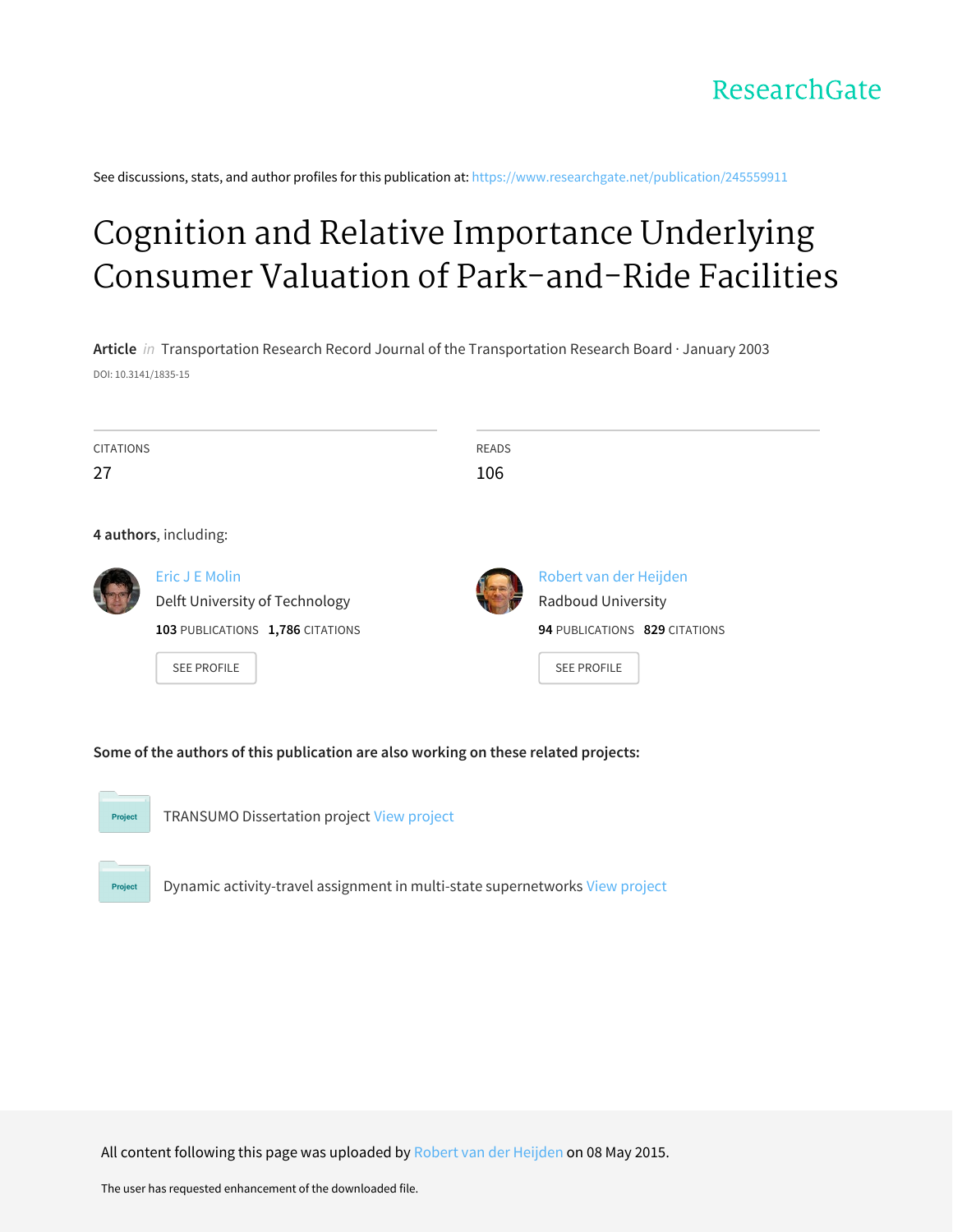## **Cognitions and Relative Importances Underlying Consumer Valuation of Park and Ride Facilities**

Ilona Bos, Eric Molin, Harry Timmermans and Rob van der Heijden<sup>1</sup>

*[July 2002]*

Word count:  $5046 + 5*250 = 6296$ 

 $\overline{\phantom{0}}$ 

<sup>&</sup>lt;sup>1</sup> Ilona Bos and Eric Molin are respectively Ph.D. Student and Assistant Professor at the Department of Transport Policy and Logistics Organisation, Delft University of Technology, Faculty of Technology, Policy and Management, the Netherlands, fax: +31 15 2782719, e-mail:  $d.m.bos@tbm.tudelft.nl;$ e.j.e.molin@tbm.tudelft.nl. Harry Timmermans is Professor at the Faculty of Architecture, Building and Planning, Eindhoven University of Technology, the Netherlands, fax: +31 40 247 5882, e-mail: eirass@bwk.tue.nl. Rob van der Heijden is Professor of Human Geography and Spatial Planning, University of Nijmegen, Nijmegen School of Management, the Netherlands, fax: +31 24 361 1841, e-mail: r.vanderheijden@nsm.kun.nl.

*This paper originates from the research program Seamless Multimodal Mobility of TRAIL Research school (TRAnsport, Infrastructure and Logistics).*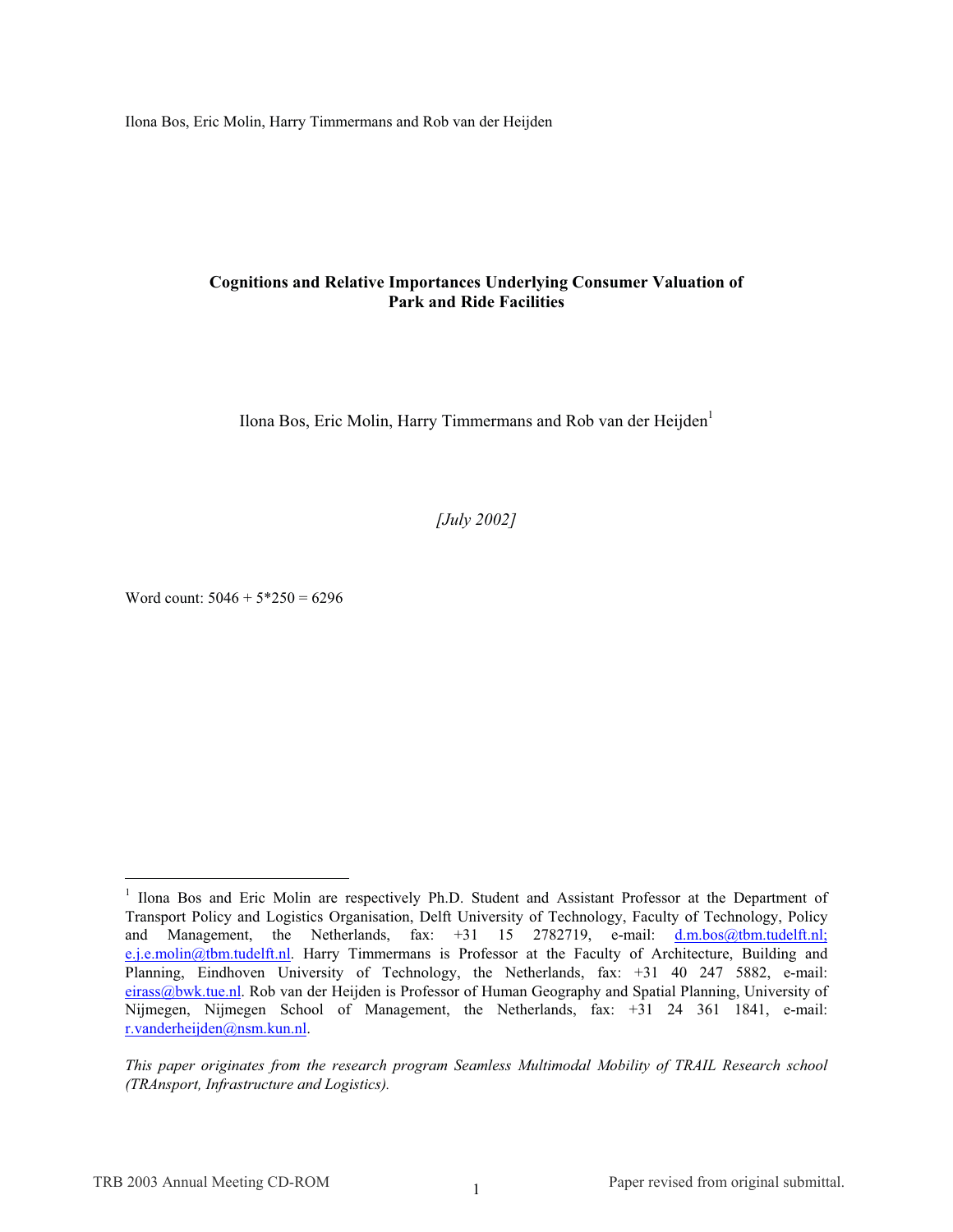**ABSTRACT.** This paper reports the results of a study that was designed to identify the cognitive constructs underlying the valuation of P&R facilities and to measure the relative importance attached to the attributes of such facilities. Results show that the reliability of public transport is quite important. Furthermore, time and, to a lesser degree, costs considerably influence a traveler's decision to use P&R or not. The parking aspects are less important, except for the information aspects about parking. Finally, respondents evaluated the attributes about staying at P&R to be least important. These results do, however, seem to vary between user groups.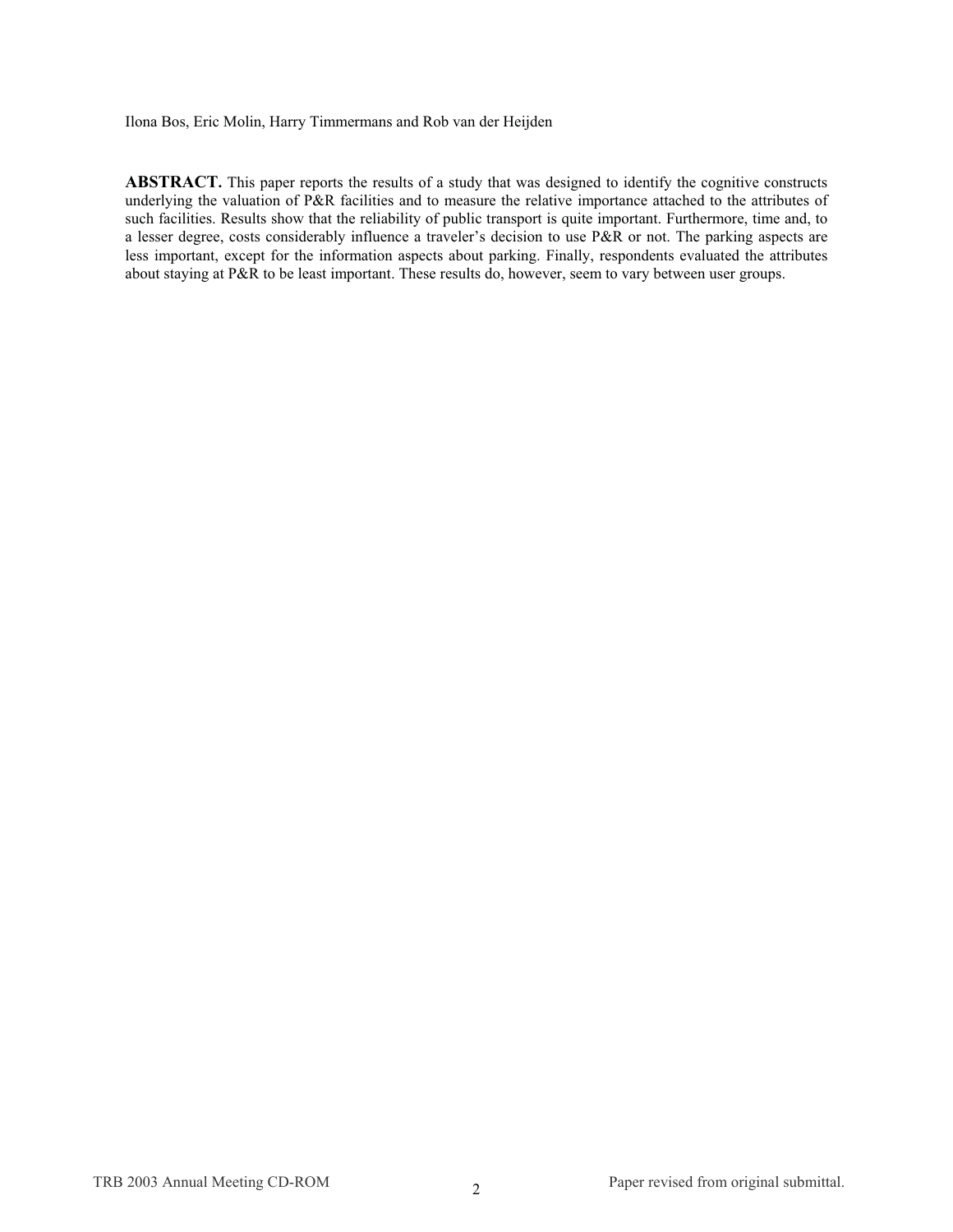## **1 INTRODUCTION**

Traffic jams and parking problems are becoming increasingly common in and around cities in industrialized countries as a result of the dramatic increase in the number of cars per family in the recent past. High on the political agenda, therefore, is the reduction in the number of cars entering the city center. One way of achieving this reduction is to build high-quality public transport systems to the city centers. In the Netherlands, park and ride (P&R) facilities have been created to feed such systems in an attempt to combine the advantages of public transport with those of the car. Unfortunately, however, recently realized P&Rs in the Netherlands do not attract the expected number of car users. One of the reasons may be that these facilities were built without high-quality market research to better understand the user needs. P&R facilities were built in a "we build it and they come" mood. The planning of more frequently used P&Rs may require a better understanding of car users' preferences.

The design of P&R facilities involves several decisions. First, it is obvious that the P&R facility should be accessible and that the number of parking places should be sufficient. However, arrived at the P&R, the traveller may consider the quality of the P&R facility, which involves among other things the parking costs at P&R, the liveliness at the car park and the distance between car and public transport. Arrived at the platform the traveler might use his/her waiting time by using additional facilities, such as heated waiting rooms, kiosks or supermarkets. The features of additional transport may be important as well; for example the type of transport, the frequency and the costs. Finally, the traveler may be informed about the attractiveness of the P&R facility, its location and the number of parking places. All such additional facilities require more money. Hence, the key question is whether higher-quality P&R facilities attract more car users, and how important each of these attributes are in the consumer choice process. Moreover, it is critical to know which segments of the population respond most favorably.

The present paper reports the results of a study, which was designed to address these research questions. Because the number of P&R facilities, especially those of higher quality, is very limited, it is impossible to answer these research questions using a correlational analysis of overt behavior. Given the lack of empirical, historical data, it is necessary to apply a stated preference (SP) approach. In the present project, first a compositional stated preference approach was used. The results of this study were then used as input to a stated choice experiment. In this paper only some key results of the compositional stated preference approach are reported.

The specific goal of this paper is to identify the cognitive constructs that underlie the consumer preference of P&R facilities and to examine whether there are differences in importance scores between different segments of the population. In particular, differences are described between male and female respondents, between two different age groups, between groups with different trip purposes and finally between respondents who are familiar and respondents who are not familiar with P&R facilities.

The paper is organized as follows: Section 2 describes the research design and in section 3 the results of the analyses are presented. The latter section contains the results for the total group of respondents and the results for the different segments. Finally, in section 4, some conclusions are drawn.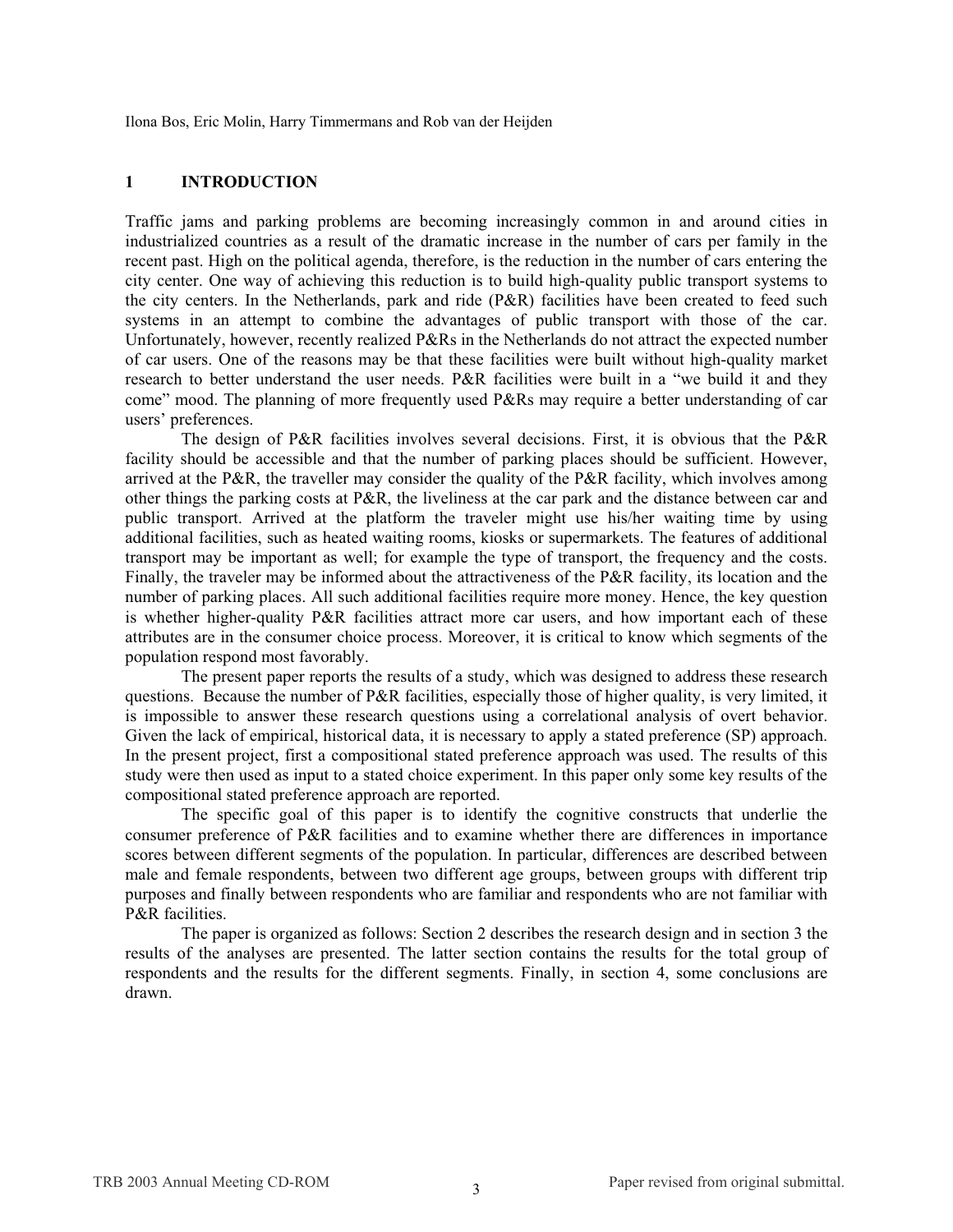### **2 RESEARCH DESIGN**

#### **2.1 General principles**

The aim of this paper is to better understand how different segments of the population form cognitions of P&R facilities and how they rate the various attributes in terms of importance. To provide answers to these research questions, the following research design was implemented. First, an as complete as possible list of attributes that might influence the travelers' choice behavior was elicited. Next, in a pilot study, we determined the maximum number of attributes that could realistically be processed by respondents. The resulting list of attributes was then included in a questionnaire and respondents were asked to assign an importance weight to each of the attributes, using a Likert scale. In addition, they were asked to group the list of attributes into clusters. Multidimensional scaling (MDS) was used to construct the cognitive maps and identify the cognitive constructs.

#### **2.2 Operational decisions**

A complete list of attributes, which potentially can influence the choice behaviour of the traveller, was obtained by analyzing from the literature (e.g. [1]) the successes and failures of already existing P&Rs. This list contains 60 attributes, which were tested in a pre-questionnaire study consisting of two rounds. In the first round, ten respondents were asked to evaluate the importance of 60 attributes on a scale from one (the attribute does not influence the choice behaviour at all) to seven (the attribute does certainly influence the choice behaviour). The respondents were also asked to add some additional attributes, if any, which influenced their choice behaviour. In the second round, ten other respondents tested these additional attributes. In both rounds the respondents were also asked to sort the cards with the belonging attributes into stacks, so that all the cards in a stack represented similar attributes according to the respondent.

After testing, it became obvious that the respondents could not handle the clustering of 60 attributes. Therefore, the number of attributes was reduced to 30, using two criteria. Attributes with too much overlap were combined to form a new attribute. Attributes which received very low scores and not being really prominent in the literature were also excluded from further analysis. Finally, a list of 30 attributes was obtained, which is described in Table 1.

In spite of the reduction in the number of attributes, it was obvious that the clustering of attributes with cards would be too time-consuming. Therefore, a computer was used to perform this task. This also provided the possibility to use the Internet. Using the computer, the task was simplified by showing the attributes separately to the respondent, thus making it possible for the respondent to place these attributes into a limited number of boxes or groups with a click of the mouse. It was decided to limit the number of groups to six, because these groups could clearly be arranged on the computer screen and preliminary research showed that respondents hardly ever formed more clusters. After placing the attribute shown on the screen in one of the six boxes, the next attribute appeared. The order of showing the attributes was randomized for each respondent. In doing so, the chance of inaccurately classifying attributes because of fatigue effects is equal for each attribute, implying a minimization of the aggregated error. This process was repeated until all attributes were grouped into clusters. It was also possible to introduce some changes by dragging the attribute in question to another box.

In addition to sorting the attributes to identify the cognitive constructs, respondents were asked to assign an importance weight to each of the 30 attributes. The order of the attributes presented was also randomized, differently for each respondent. The value attached to the attribute indicates a measure of influence in the respondent's decision to use P&R or not.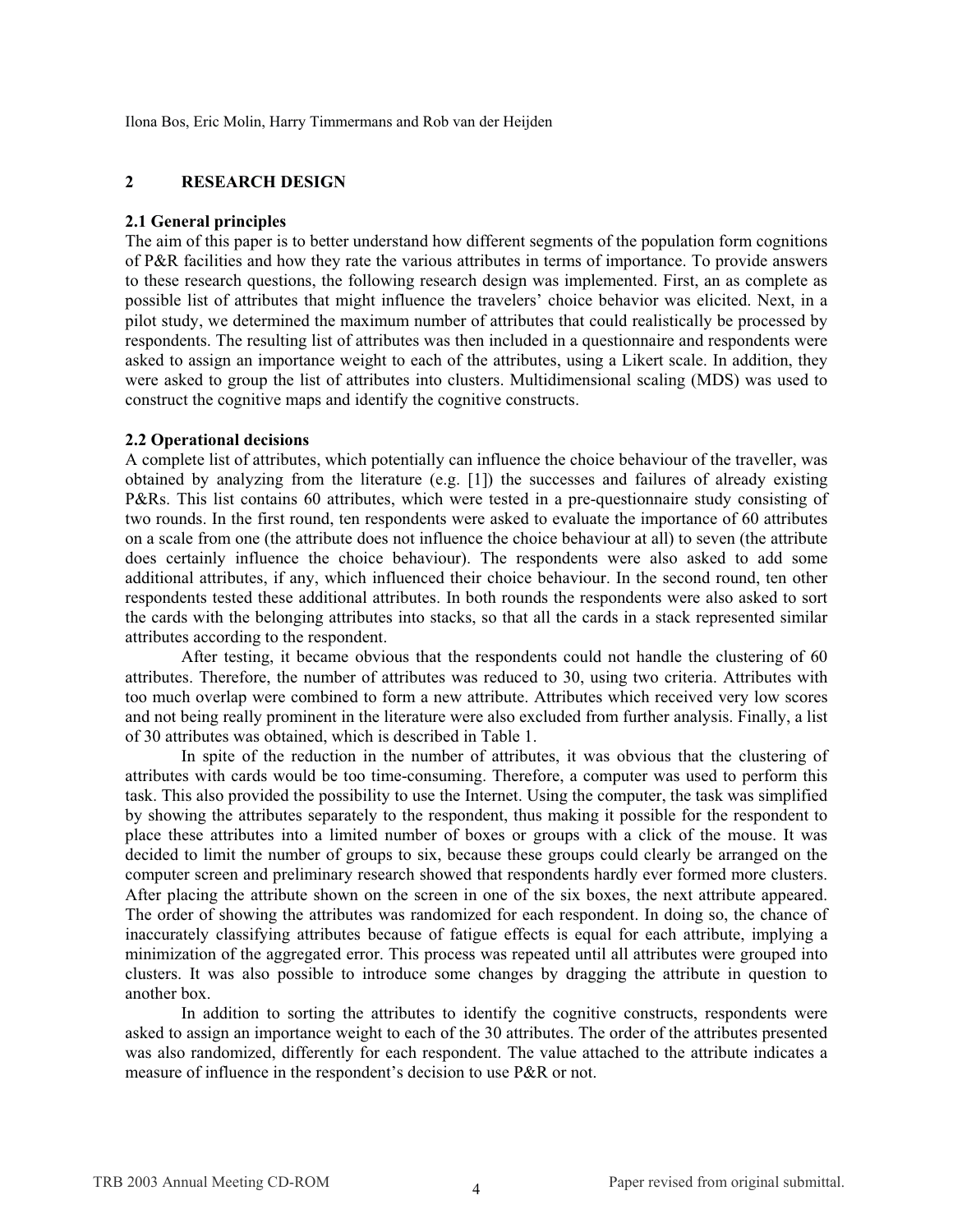#### **2.3 Sampling method and sample characteristics**

To reach the target group, a link to the Internet page with the questionnaire was included in the electronic newspaper of *snelheidscontrole.com* e-mailed on 9 June and 16 June, 2001. This newspaper contains the expected speed checks in the Netherlands. The Dutch car users among the subscribers to this newspaper belong to the target group. Furthermore, a link was established in the daily electronic newspaper of *kranten.com*, e-mailed from 25 June until 28 June, 2001 (from Monday to Thursday); the link was also advertised on the site of *kranten.com* from 25 June until 1 July, 2001. This site presents the most prominent news from national leading newspapers.

A total of 558 respondents filled in the questionnaire completely. The characteristics of the response group are listed in Table 2, which shows that more male than female respondents filled out the questionnaire. The fact that men use the car more frequently than women [2] is an explanation of the overrepresentation of men. Table 2 also shows that a larger number of young respondents completed the questionnaire. The small number of respondents older than 50 can be explained by the fact that the Internet is less widely available to this group. A majority of the respondents had a bachelor's or master's degree. The number of highly educated respondents can be explained by the fact that people with a bachelor's degree or higher have a higher availability of the Internet [3]. More respondents filled out the questionnaire thinking more of work or school purposes than of leisure activities. A majority of the respondents have experience with using P&Rs. This can be explained by the fact that travelers who are not familiar with P&R facilities are less motivated to fill out a questionnaire about P&Rs. This might also be a serious response that should be kept in mind when interpreting the results.

#### **3 RESULTS**

#### **3.1 Cognitive constructs: The MDS solution**

The first research question intends to identify which cognitive constructs respondents use in their perception of P&R facilities. Therefore the multidimensional scaling (MDS) method is used. The purpose of this technique is to locate attributes in a perceptual space of the smallest dimensions, based on the similarity of attributes. The similarity of a pair of attributes is defined as the number of respondents who placed the two attributes into one cluster. The more similar pairs of attributes are, the closer they are positioned in the multidimensional space.

The input of the MDS calculations is a 30-30 data matrix with the dissimilarity data in the cells. These values are calculated as follows: the maximum possible number of times that attribute pairs can be grouped in the same cluster (i.e. 558 times) minus the real number of times that the attribute pair in question has been grouped in the same cluster. This matrix was used to calculate between-attribute dissimilarity scores, using the Euclidean Distance measure [4]. These dissimilarity measures were then input to an MDS algorithm. The coordinate axes of the solution describe the cognitive dimensions that were used in providing these judgments [5]. These dimensions have no direct meaning, but are used to place the attributes in a multidimensional space. The determination of the number of dimensions represented in the data is generally reached by one of the two following approaches. The first approach is to use a stress measure, which indicates the proportion of the variance of the disparities (differences in the computer-generated distances representing similarity and the distances provided by the respondent) not accounted for by the MDS model. The stress is minimized when the attributes are placed in a configuration so that the distances between the attributes best match the original distances. Stress always improves by increasing the dimensionality. A screen plot of the  $R^2$  measures supports in making a trade-off between the fit of the solution and the number of dimensions. The second approach is a subjective evaluation of the perceptual maps by determining the most reasonable configuration. The more dimensions, the better the distances of the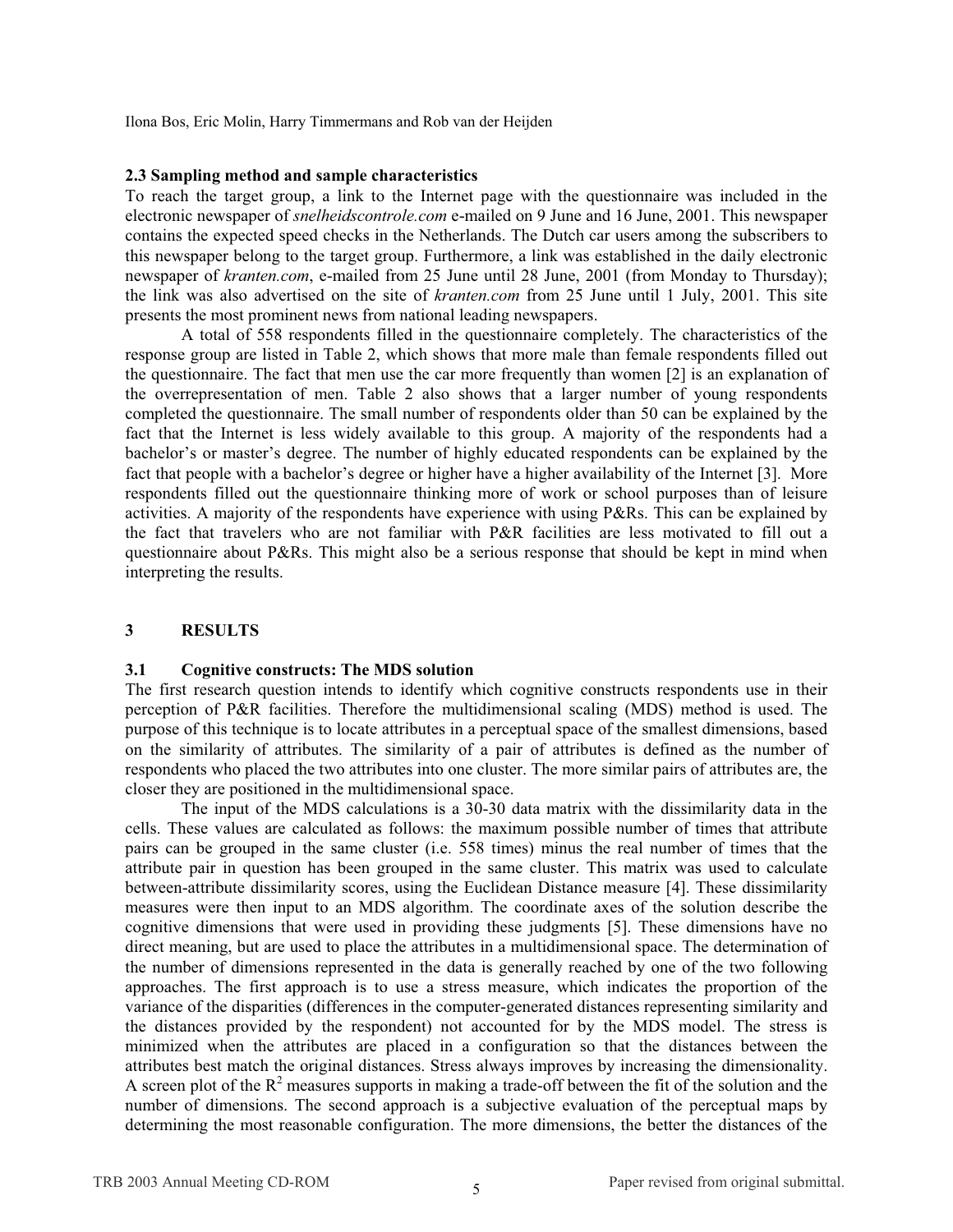observed similarities can be presented. However, the more dimensions, the more difficult it is to understand the solution.

Table 3 presents the results of this analysis. It shows that the MDS solution improves when increasing the number of dimensions. The gain is greatest when going from one to two dimensions. The change from two to three dimensions also leads to a better solution, but to a lesser degree, although the increase of the  $R^2$  value is still substantial. The improvement of the solution is substantially smaller when a change is made from three to four dimensions. After studying the twodimensional and the three-dimensional solution, the three-dimensional solution was chosen because this solution allows a better interpretation.

To interpret the three-dimensional solution, three plots are made: the x-coordinates of the solution against the y-coordinates, the x-coordinates against the z-coordinates and finally the ycoordinates against the z-coordinates (see Figure 1). In other words, these three figures are the two side-views and the view from above of a cube. Based on the MDS solution, the attributes can be grouped into the following five main clusters, also represented in Table 1: *public transport*, *time*, *parking*, *costs* and *staying at P&R*. Attributes in the same cluster are more similar to each other than to those in other clusters and thus belong to the same cognitive construct. From the plots it can be seen that the cluster *public transport* can be grouped in turn into two subclusters, i.e. *reliability* and *comfort of the public transport*. The attributes within the cluster *time* are positioned a little further away from each other, but nevertheless a clear cohesion can be seen. However, all attributes within the cluster *parking* are situated very close to each other. Hence, a dichotomy can be distinguished: on the one hand the information aspects, on the other hand the facilities about parking. Contrary to the short distance between *information about travel time* and the other attributes, *information about travel time* seems to be deviant with respect to the content. This information aspect has nothing to do with parking but, probably because of the cohesion with *information about the occupancy of the parking place* (also an attribute about information), it is grouped in this cluster. The three attributes within the cluster *costs* are positioned close to each other. Furthermore, it is noteworthy that the other attributes are positioned far away from this cluster. Finally, the attributes within the cluster *staying at P&R* have been positioned remarkably close to each other, except for *the possibility to rent a bike*. This can be explained by the fact that the remaining ten attributes are truly about *staying at the P&R* whereas *the possibility to rent a bike* is seen as an additional provision which does not directly have anything to do with *staying at P&R* itself. The remaining attributes can be grouped into subclusters that are about *safety*, *human contact* and *additional provisions*.

#### **3.2 Cohesion of attributes in the determined clusters**

Table 1 shows the cohesion between the different attributes in a cluster. This cohesion is the average distance between the attributes in a (sub)cluster. Thus, the smaller the value in the table (the average distance), the greater the cohesion between the attributes.

The attributes within the clusters *staying at P&R* and *costs* have the strongest cohesion. In addition, the cohesion within the subclusters in the cluster *staying at P&R* is measured by calculating the distances between the centers of the subclusters. From these calculations it is obvious that the subcluster *human contact* is situated between *safety* and *provisions*. The possibility of renting a bike instead of using public transport is situated somewhat separately. The attributes within the cluster *public transport* also have a strong cohesion*.* Within this cluster it is obvious that the attributes within the subcluster *reliability* are situated more closely together than the attributes within the subcluster *comfort*. The cohesion between the attributes within the cluster *parking* is less strong. The attributes within the subcluster *information* are more connected than the attributes within the subcluster *facilities*. Finally, the attributes within the cluster *time* have the smallest cohesion.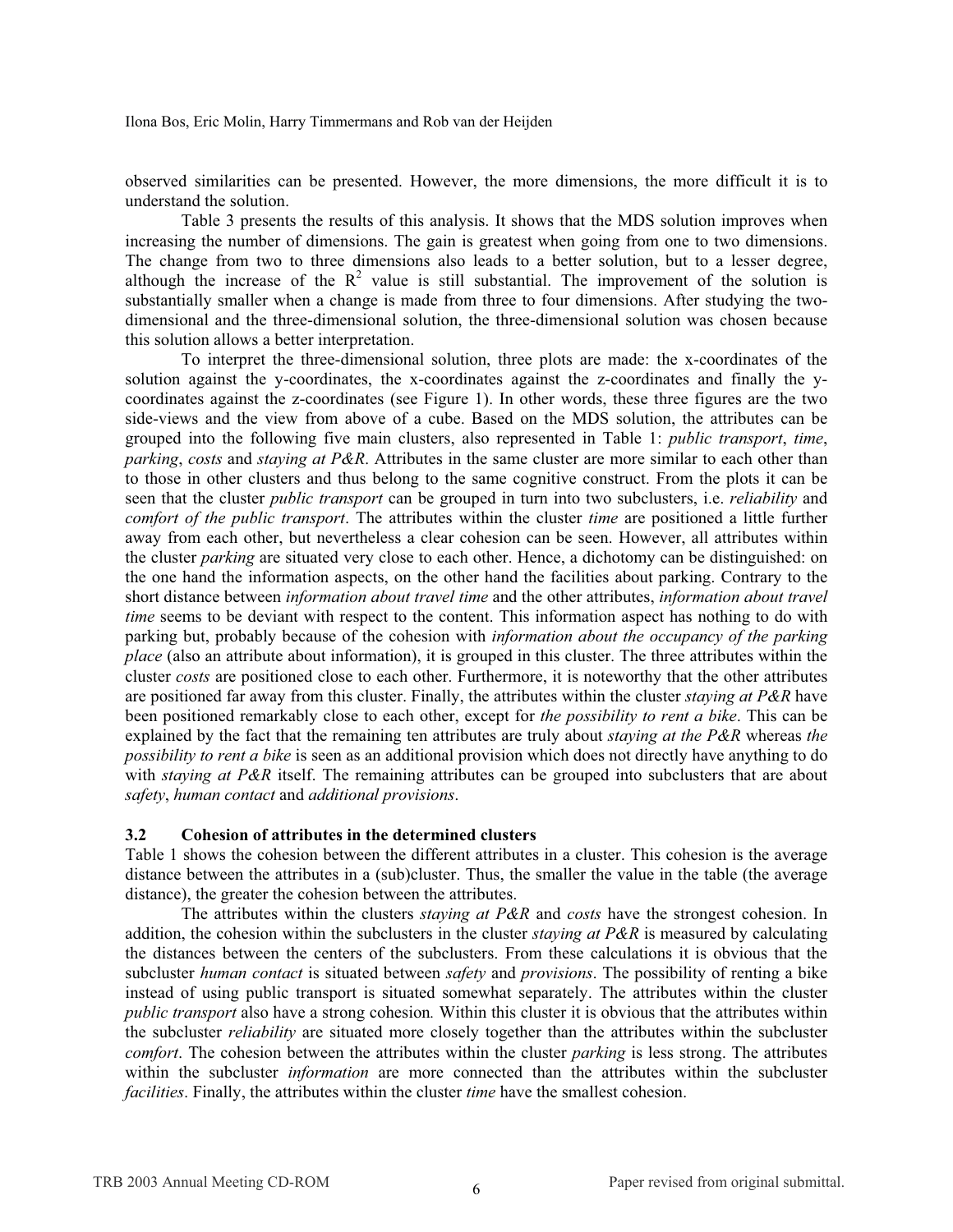## **3.3 Relative importances**

To measure the relative importance respondents attach to the attributes of a P&R facility, they were asked to evaluate the attributes concerning the influence of the choice behaviour on a scale from 1 to 7. The last column of Table 1 not only lists the average importance scores for each individual attribute but also for each (sub)cluster.

Table 1 shows that the *reliability* within the cluster *public transport* is considered most important. The respondents especially consider the frequency of the public transport to be important. Furthermore, the cluster *time* is important to respondents, especially the accessibility to the city, i.e. the time needed to find a parking place in the city itself and the traffic density of the city. Furthermore, the costs are important, primarily the comparison between the costs of the transfer and the costs of parking at the destination. Road pricing is less relevant in this cluster. The cluster *parking* is considered less relevant, but the information offered is more significant in this cluster than regarding parking facilities. The chance of finding a parking place is very relevant as well as the information offered about free parking places. Finally, the whole cluster *staying at P&R* is considered less important. Within this cluster the subjective safety is relatively the most important subcluster. In the other subclusters, only a heated waiting room is slightly appreciated. The possibility to rent a bike is not only a separate attribute concerning the cohesion with other attributes, but it also has the lowest importance.

## **3.4 Importance differences between segments**

To identify possible differences between segments, it is necessary to rule out differences in scale use between the respondents. To that effect, first the importance scores of each respondent were standardized by using Z-scores, which are calculated by subtracting the arithmetical average from the respondent's scores and by dividing the remainder by the standard deviation of the respondent's scores. In this way, the manner of valuing is equal for each respondent; the average of the importance score assigned to all attributes by a single respondent is 0 and the standard deviation of those values is 1. The averages of the standardized importance scores of all attributes within the different groups are compared using t-tests.

Table 4 only lists the mean importance scores of attributes that are significantly different between segments. The significance of differences in standardized importance scores was tested for gender, age, educational level, trip purpose and experience with P&R facilities.

A first surprising result was that women have less interest in supervision at P&R. Women do however have a greater interest in a surveyed, lighted pedestrian route. This may be explained by the fact that women are feeling more uncomfortable in unsafe situations. Finally, women are to a stronger degree unwilling to walk from car to public transport.

The younger generation (age to 40 years) has more interest in the costs of P&Rs, which is not very surprising if it is realized that in general older persons earn more than younger persons. Furthermore, they gave a higher importance score to the punctuality of the timetable and appreciate the information about travel time better. It is striking that younger persons prefer the certainty of a seat more and the possibility to rent a bike less than older persons. Younger persons also have more interest in additional facilities. Finally, the older people prefer the possibility to reserve a parking place more, and have more interest in a well-maintained P&R.

People with a lower or intermediate education attach a higher importance to additional facilities such as a manned ticket service, a manned information desk, toilets and supervision at P&R. Higher educated people have more interest in the number of transfers, the chance of finding a parking place, the punctuality of the timetable and the extra travel time from the principal road to the P&R facility.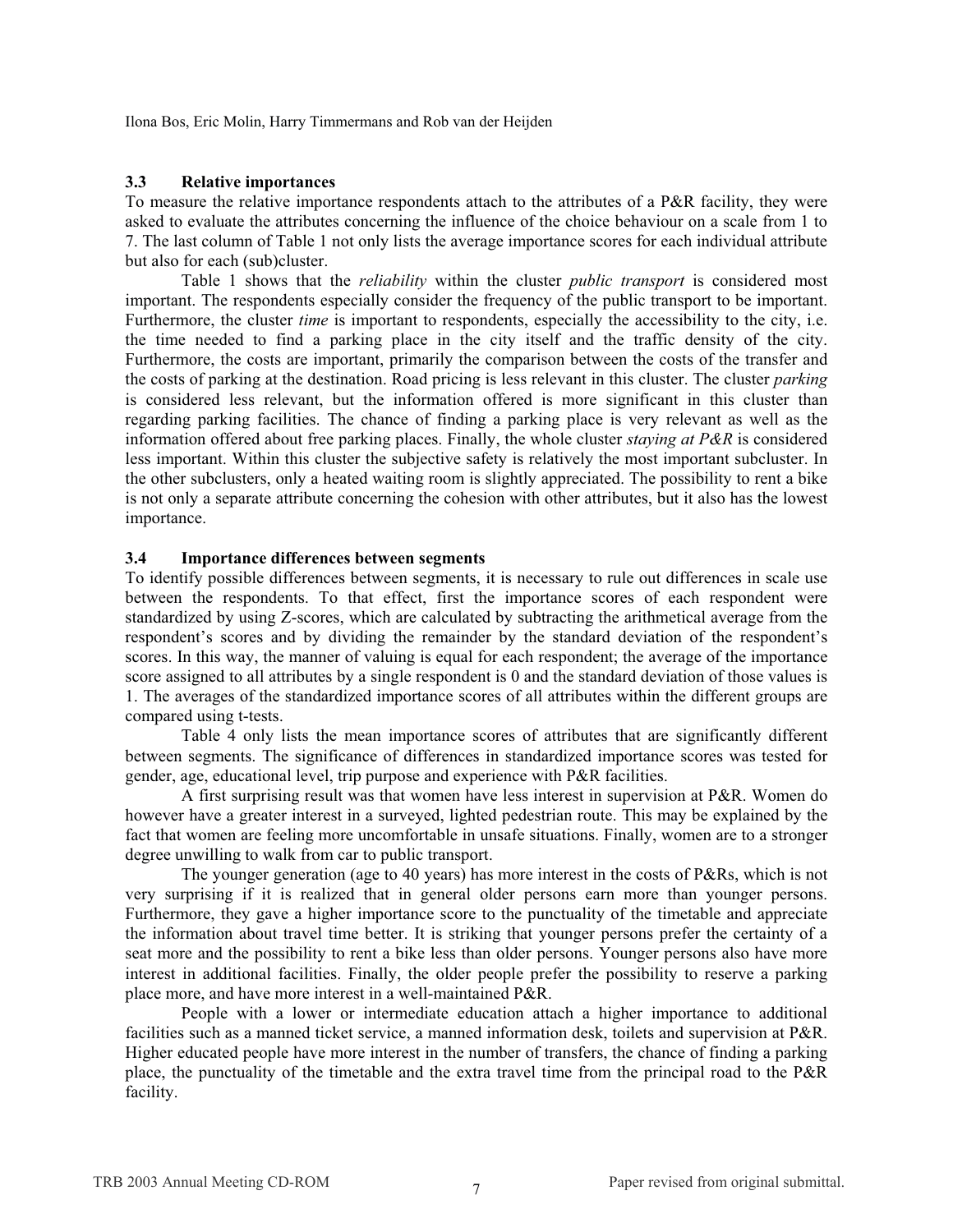People traveling for work or school purposes, have more interest in the possibility to reserve a parking place than people traveling for recreational purposes. This is not surprising because people traveling for work or school do this more times a week and prefer a permanent reservation, whereas people traveling for recreational purposes do feel uncomfortable to make that reservation. In addition, people traveling for work or school are more time-bound, and consequently like to spend less time on finding a free parking place. Furthermore, they are more interested in the information about travel time per P&R and per car.

Experienced P&R users know that a heated waiting room, the possibility to reserve a parking place, a well-maintained facility, a manned information desk and the certainty of a seat are pleasant things of minor importance; however, they do not prefer the possibility of additional transport by rail better than people who are not familiar with P&Rs. Furthermore, experienced P&R users give a lower importance score to aspects regarding the situation of the destination, such as parking costs at destination, time needed to look for a parking place at destination and the amount of traffic toward/in the city. Finally, they value the chance to find a parking place at P&R and the walking distance from car to public transport lower.

#### **4 CONCLUSIONS**

The planning of more frequently used P&Rs requires a better understanding of the car users' preferences. In particular, it is relevant to better understand the cognitive constructs that consumers use, the relative importance they attach to the various attributes of P&Rs, and the existence of possible differences in importance rates between potential user segments. Information about cognitive constructs may be valuable to promote P&Rs. Likewise, importance weights can be used to make carefully considered decisions when designing P&R facilities. Differences between segments may provide clues as to which target group to address.

This paper has reported the results of a study that was developed to identify the cognitive constructs that users of P&R facilities apply, and to measure the relative importance they attach to the attributes of P&R facilities. Respondents' judgments about how thirty attributes influence their choice of P&R facilities show that the cognitive construct *reliability of the public transport* is quite important. Furthermore, the cognitive construct *time* and to a lesser degree the cognitive construct *costs* considerably influence a traveler's decision to use P&R or not. The cognitive construct *parking aspects* is less important, except for the information aspects about parking. Finally, respondents evaluated the cognitive construct *staying at P&R* to be least important. These results do, however, seem to vary between user groups.

Some differences in the relative importance scores are found between male and female respondents, between the younger and the older group of respondents, and between the respondents with a lower or intermediate education and respondents with a bachelor's or master's degree. Because of the overrepresentation of men, the younger group of respondents and the group respondents with a bachelor's or master's degree, these found differences should be kept in mind when interpreting the relative importance scores.

Furthermore, differences in the relative importance scores are found between respondents who are traveling for work or school and respondents who are traveling for recreational purposes. When the target group of P&R facilities to be realized are car drivers traveling in their free time, they are less interested in the possibility to reserve a parking place but more interested in real-time travel information about the travel time per car and per P&R. Finally, differences in the relative importance scores are found between respondents who are familiar with P&Rs and between respondents who are not familiar with P&Rs. When promoting new P&Rs, these differences should be kept in mind. On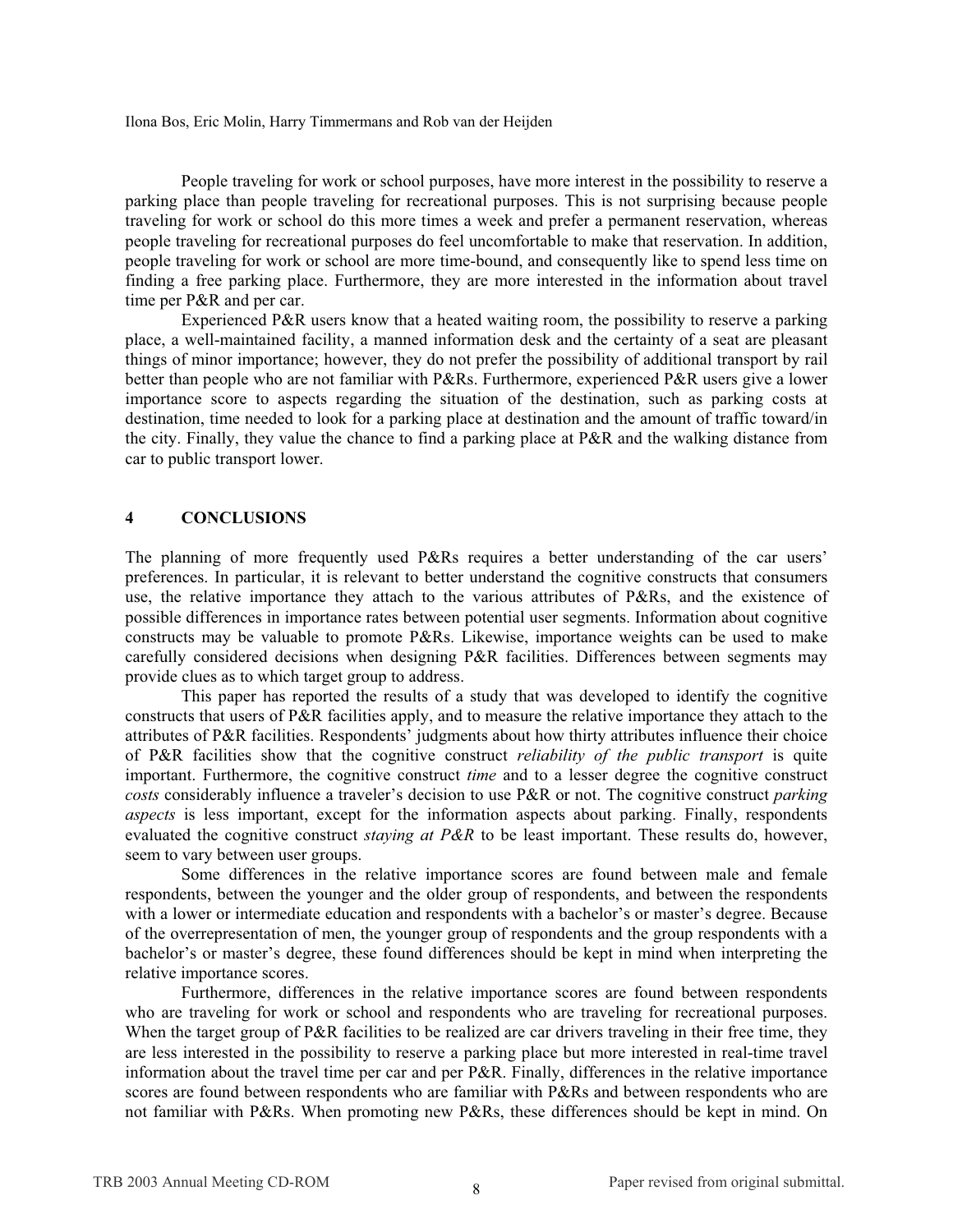the one hand, the quality of the P&R facility itself is more important to travelers who are familiar with P&Rs, such as the existence of a heated waiting room or a manned information desk and on the other hand, the attributes which describe the situation at destination are valued higher by travelers who are not familiar with P&R facilities. To attract new users, not only the quality of the additional transport and the P&R facility itself have to be kept in mind but flanking measures at destination are of great importance as well.

## **References**

- [1] Ministry of Transport, Public Works and Water Management (2000*), Transferia: een handreiking bij voorbereiding en realisatie*, Den Haag (in Dutch).
- [2] Lucassen, S. (1999), Mobiele vrouwen, *Index* **6**, CBS, p. 10-11 (in Dutch).
- [3] Bosveld, W. and J. Greven, Internet en klassieke methoden van marktonderzoek, *Onderzoek*  **11**, p. 26-28 (in Dutch).
- [4] Chatfield, C. and A.J. Collins (1980), *Introduction to Multivariate Analysis*, University Press, Cambridge.
- [5] Kruskal, J.B. and M. Wish (1978), *Multidimensional Scaling*. Sage University Paper Series on Quantitative Applications in the Social Sciences, 07-011, Beverly Hills, Calif.: Sage.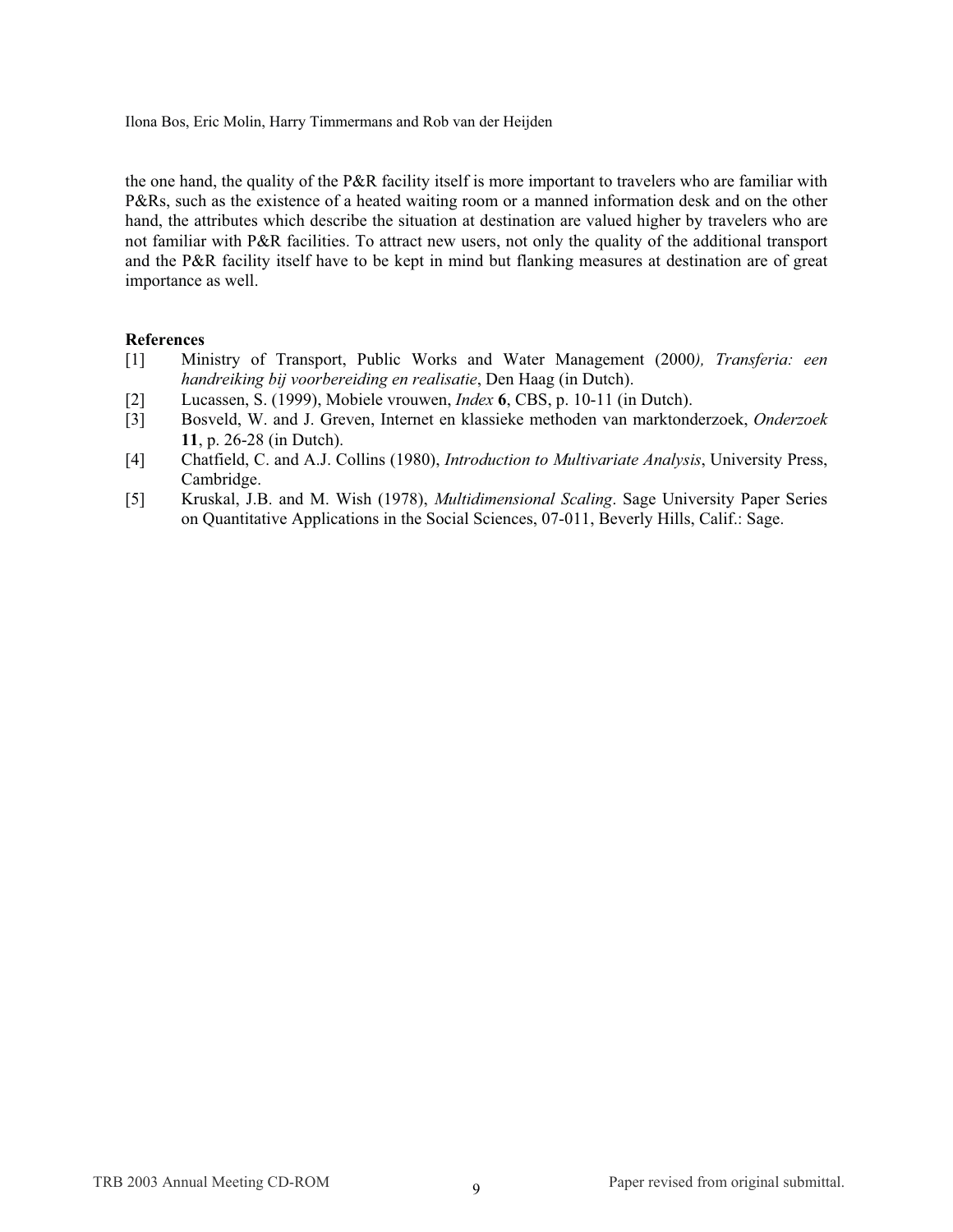## **List of tables and figures**

- Table 1: Clusters of attributes with values of influence on choice behavior
- Table 2: Response group characteristics (N=558)
- Table 3: Stress and  $R^2$  values for each dimensionality
- Table 4: Statistically significant differences of evaluation attributes between response group characteristics
- Figure 1:The three-dimensional MDS solution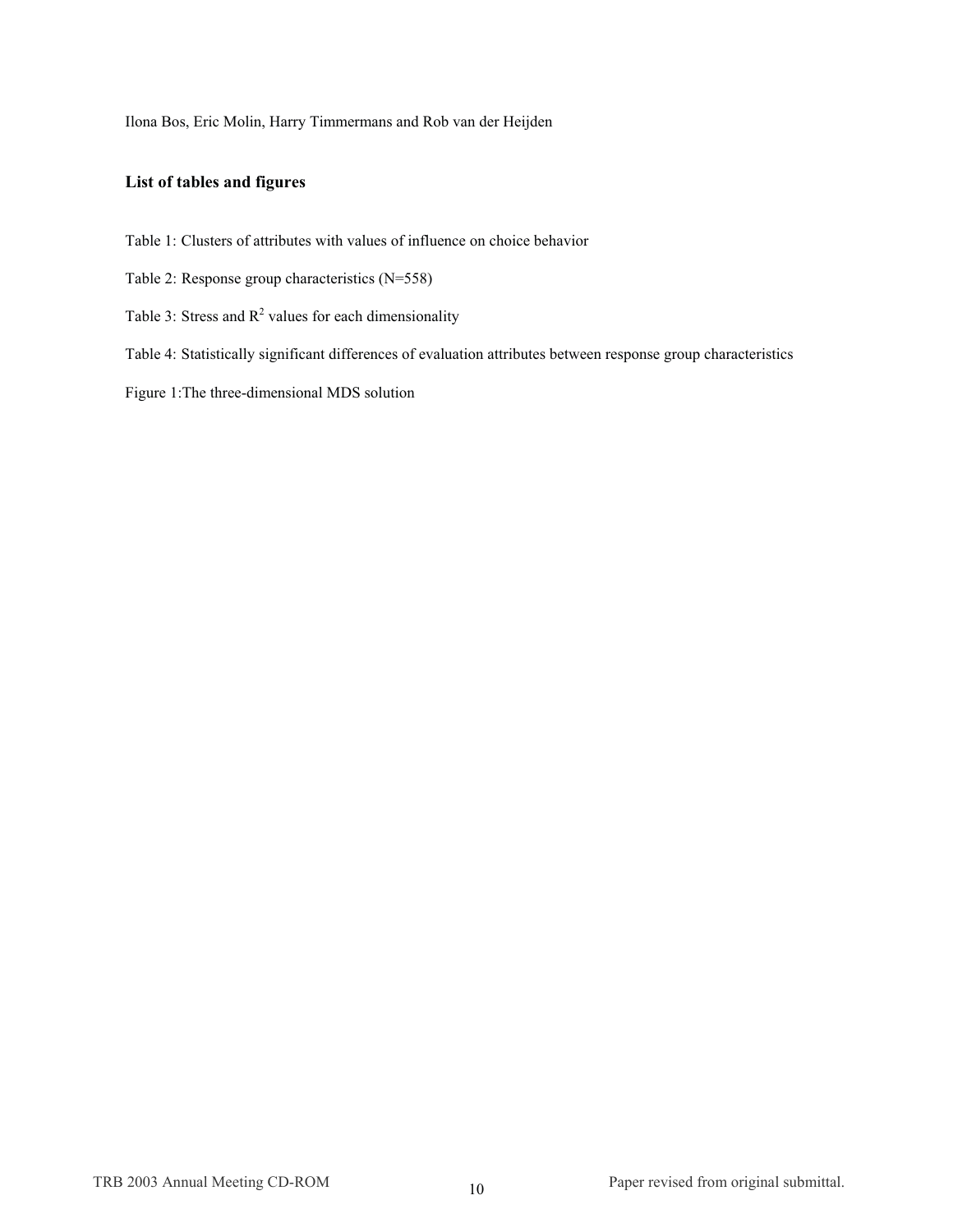|                         | No Attribute                                                                             |            | <b>Cohesion Importance</b> |
|-------------------------|------------------------------------------------------------------------------------------|------------|----------------------------|
|                         | 1 Public transport (PT)                                                                  | $0.26^{1}$ | $4.8^{1}$                  |
|                         | Reliability                                                                              | $0.15^2$   | $5.0^2$                    |
| 1                       | Number of transfers until destination                                                    |            | 5.3                        |
| $\overline{\mathbf{c}}$ | Frequency (number of departures per hour) of PT to the city                              |            | 5.5                        |
| 3                       | Separate free (bus) lane for PT to the city                                              |            | 3.8                        |
| $\boldsymbol{4}$        | Punctuality of PT from P&R (deviating from the timetable)                                |            | 5.3                        |
| 5                       | Number of destinations in the city to be reached without transferring                    |            | 4.9                        |
|                         | <b>Comfort</b>                                                                           | 0.45       | 4.2                        |
| 6                       | Transport to city also possible by rail                                                  |            | 3.8                        |
| 7                       | Certainty of seat in PT to the city                                                      |            | 4.5                        |
|                         | 2 Time                                                                                   | 0.82       | 4.7                        |
| 8                       | Time needed to look for a parking place at destination                                   |            | 4.9                        |
| 9                       | Amount of traffic toward/in the city                                                     |            | 4.8                        |
| 10                      | Extra travel time from principal road to P&R                                             |            | 4.4                        |
|                         | 3 Parking                                                                                | 0.62       | 4.0                        |
|                         | <b>Information</b>                                                                       | 0.34       | 4.3                        |
| 11                      | Information on the way about travel time per P&R and per car                             |            | 3.7                        |
| 12                      | Information about occupancy of the parking place of P&R                                  |            | 4.2                        |
| 13                      | Chance to find a parking place at P&R                                                    |            | 5.1                        |
|                         | <b>Facilities</b>                                                                        | 0.89       | 3.7                        |
| 14                      | Possibility to reserve a parking place at P&R                                            |            | 3.2                        |
| 15                      | Parking lane to bring and meet travelers at P&R                                          |            | 3.3                        |
| 16                      | Walking distance from parking place at P&R to platform PT                                |            | 4.5                        |
|                         | 4 Costs                                                                                  | 0.14       | 4.3                        |
| 17                      | Total costs of transferring (parking costs $+$ costs PT)                                 |            | 4.9                        |
| 18                      | Costs road pricing (per car kilometer) after passing P&R                                 |            | 3.5                        |
| 19                      | Parking costs at destination                                                             |            | 4.6                        |
|                         | 5 Staying at P&R                                                                         | 0.14       | 3.1                        |
|                         | <b>Safety</b>                                                                            | 0.20       | 3.8                        |
| 20                      | Supervision at P&R                                                                       |            | 4.1                        |
| 21                      | Surveyed, lighted pedestrian route from parking place to PT                              |            | 3.8                        |
| 22                      | A well-maintained P&R (clean, no graffiti, paved parking place)                          |            | 4.2                        |
| 23                      | liveliness at P&R                                                                        |            | 3.1                        |
|                         | <b>Human</b> contact                                                                     | 0.09       | 2.8                        |
| 24                      | Manned ticket service                                                                    |            | 2.8                        |
| 25                      | Manned information desk at P&R                                                           |            | 2.8                        |
|                         | <b>Provisions of P&amp;R</b>                                                             | 0.11       | 2.8                        |
| 26                      | Heated waiting room                                                                      |            | 3.2                        |
| 27                      | Kiosk                                                                                    |            | 2.4                        |
| 28                      | Toilet                                                                                   |            | 3.0                        |
| 29                      | Additional provisions (e.g. dry cleaner's, supermarket, filling station)                 |            | 2.6                        |
|                         | Extra                                                                                    | $**$       | 2.2                        |
| 30                      | Possibility to rent a bike at P&R                                                        |            | 2.2                        |
|                         | Average cohesion importance score of the cluster concerned respectively (in italics)     |            |                            |
|                         | $2$ Average cohesion importance score of the subcluster concerned respectively (in bold) |            |                            |

| <b>TABLE 1 Clusters of attributes with values of influence on choice behavior</b> |
|-----------------------------------------------------------------------------------|
|-----------------------------------------------------------------------------------|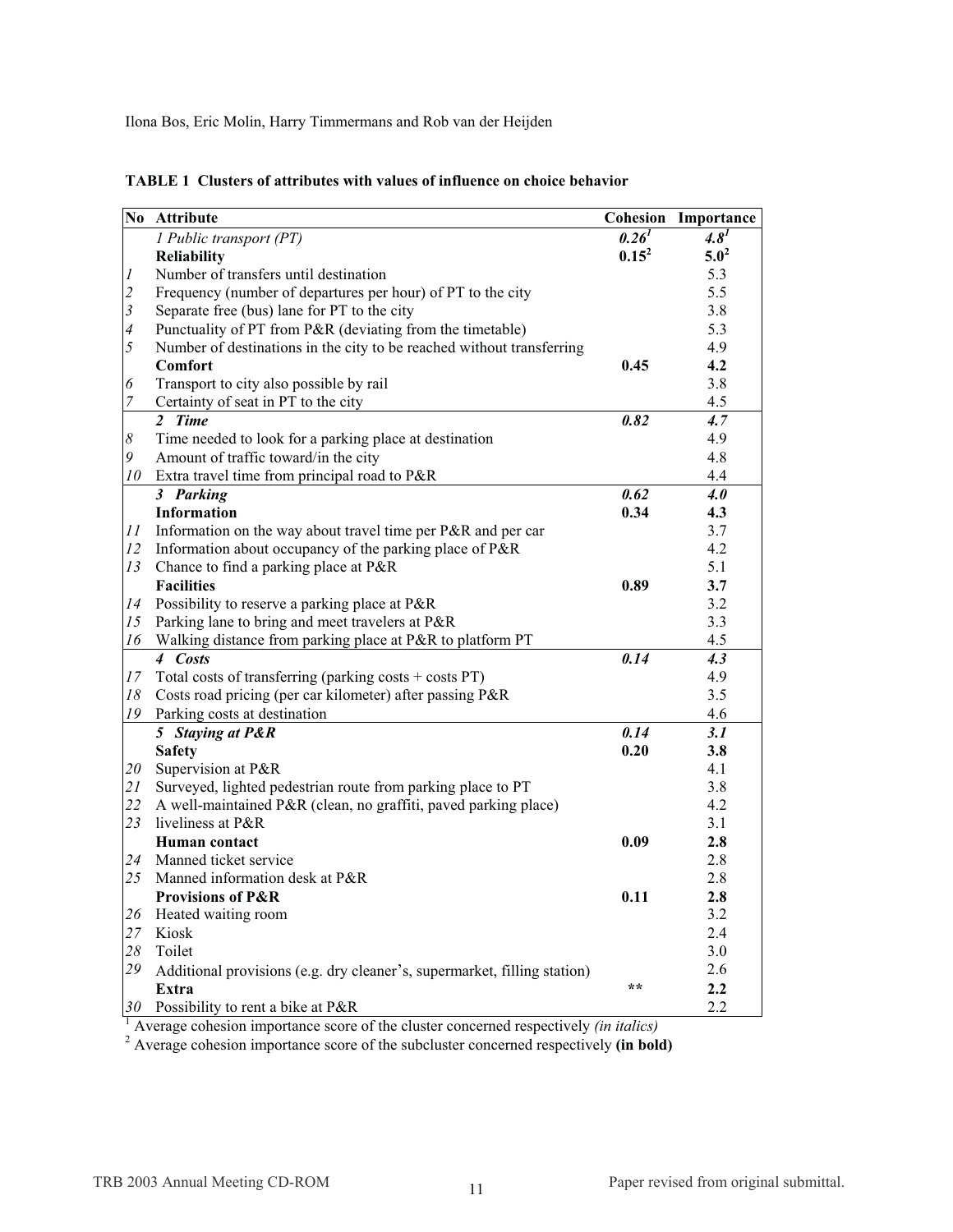|  |  |  | TABLE 2 Response group characteristics (N=558) |  |
|--|--|--|------------------------------------------------|--|
|--|--|--|------------------------------------------------|--|

|                                 | <i>Absolute</i> | Relative |
|---------------------------------|-----------------|----------|
| SEX                             |                 |          |
| Male                            | 424             | 76%      |
| Female                          | 134             | 24%      |
| <b>EDUCATIONAL LEVEL</b>        |                 |          |
| Bachelor's/master's degree      | 416             | 75%      |
| Lower or intermediate education | 142             | 25%      |
| AGE                             |                 |          |
| 18-30                           | 256             | 46%      |
| $31 - 50$                       | 264             | 47%      |
| $51+$                           | 38              | $7\%$    |
| <b>TRIP PURPOSE</b>             |                 |          |
| Work or school                  | 359             | 64%      |
| Leisure activities              | 199             | 36%      |
| <b>EXPERIENCE WITH P&amp;Rs</b> |                 |          |
| Experience                      | 377             | 68%      |
| No experience                   | 181             | 32%      |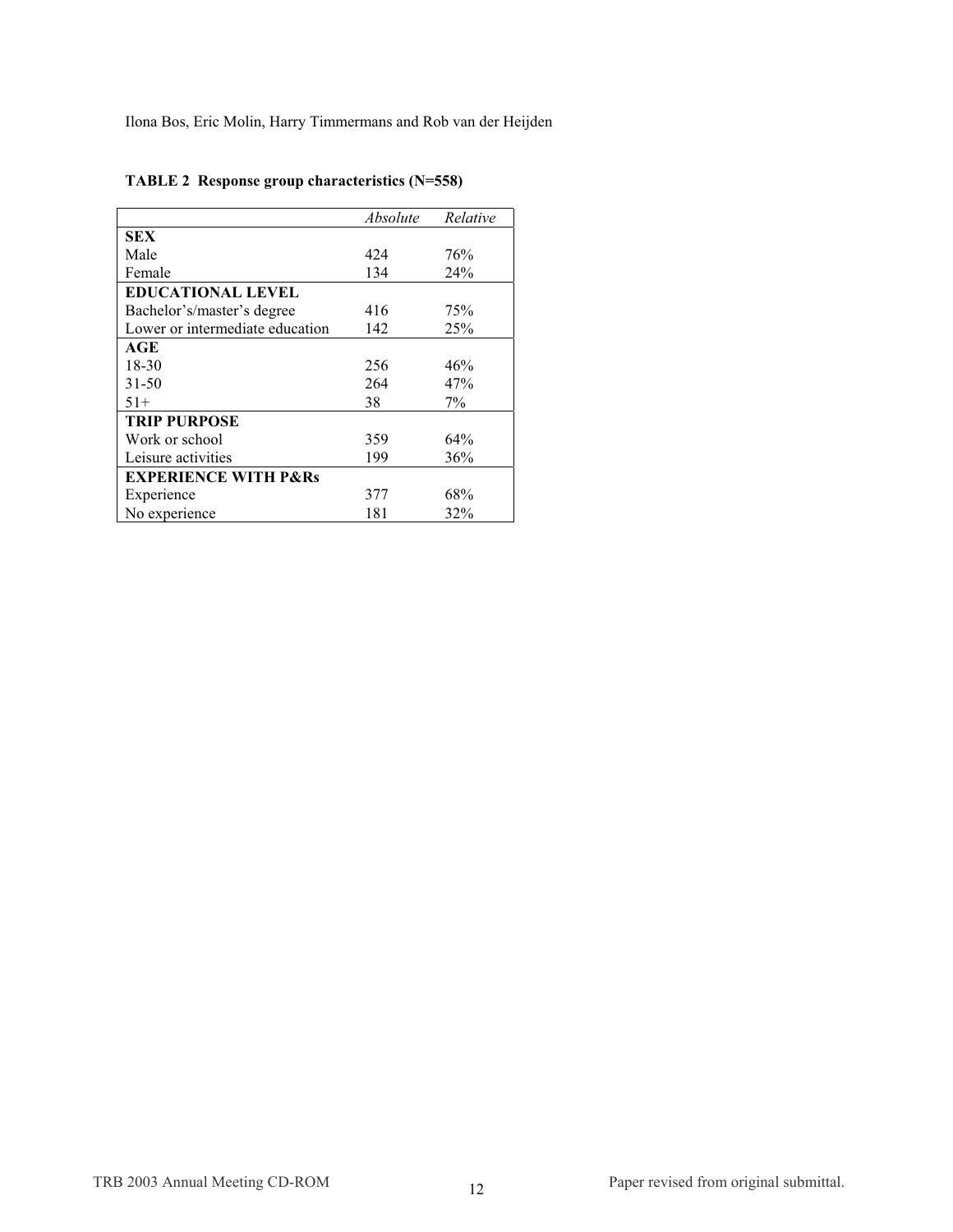|   |      | Dim Stress Decrease | Dim $R^2$ |        | Increase       |
|---|------|---------------------|-----------|--------|----------------|
|   |      | stress              |           |        | $\mathsf{R}^2$ |
|   | 0.49 | 0.51                |           | 1 0.60 | 0.60           |
| 2 | 0.31 | 0.18                |           | 2 0.80 | 0.20           |
| 3 | 0.23 | 0.08                |           | 3 0.89 | 0.09           |
|   | 0.17 | 0.06                |           | 4 0.92 | 0.03           |
| 5 | 0.13 | 0.04                |           | 5 0.94 | 0.02           |
|   | 0.10 | 0.03                |           | 6 0.95 |                |

**TABLE 3 Stress and R<sup>2</sup> values for each dimensionality**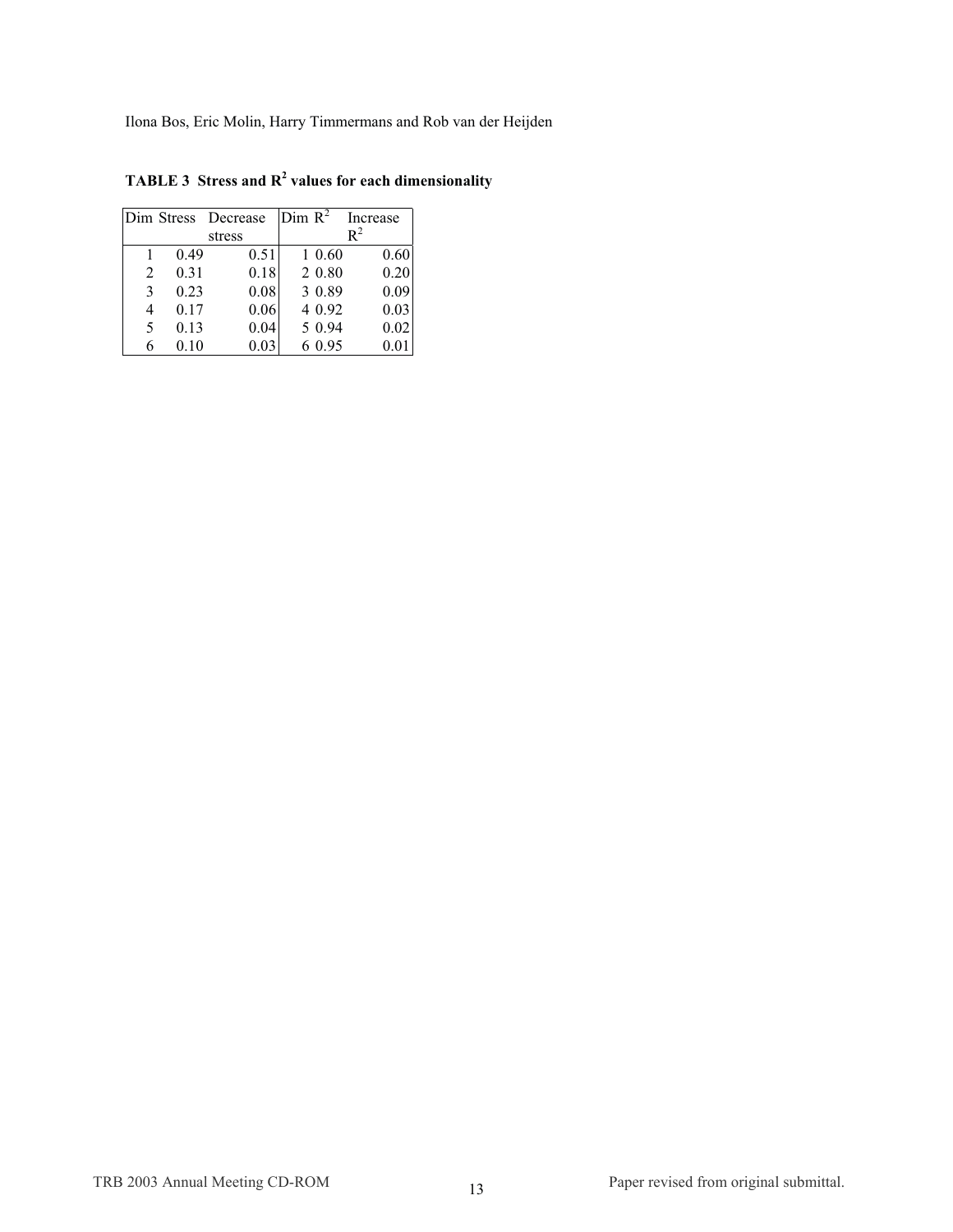| TABLE 4 Statistically significant differences of evaluation attributes between response group |  |  |  |  |  |
|-----------------------------------------------------------------------------------------------|--|--|--|--|--|
| characteristics                                                                               |  |  |  |  |  |

| <b>GENDER</b>                            | Male     |      | Female   |      |       |
|------------------------------------------|----------|------|----------|------|-------|
|                                          | Mean     | SD   | Mean     | SD   | Sign  |
| Supervision at P&R                       | 0.117    | 0.78 | $-0.053$ | 0.81 | 0.034 |
| Surveyed, lighted pedestrian route       | $-0.127$ | 0.76 | 0.078    | 0.81 | 0.009 |
| Walking distance from car to platform PT | 0.255    | 0.81 | 0.466    | 0.75 | 0.009 |

| AGE                                    | 18-40   |           | $40+$   |           |             |
|----------------------------------------|---------|-----------|---------|-----------|-------------|
|                                        | Mean    | <b>SD</b> | Mean    | <b>SD</b> | <b>Sign</b> |
| Total costs of transferring            | 0.58    | 0.87      | 0.34    | 1.08      | 0.011       |
| Punctuality of PT from P&R             | 0.83    | 0.69      | 0.69    | 0.76      | 0.048       |
| Information about travel time          | $-0.03$ | 0.80      | $-0.32$ | 0.77      | 0.000       |
| Certainty of seat                      | 0.38    | 0.82      | 0.19    | 0.86      | 0.021       |
| Possibility to rent a bike             | $-1.07$ | 0.82      | $-0.82$ | 0.90      | 0.003       |
| Additional provisions                  | $-0.67$ | 0.87      | $-1.02$ | 0.70      | 0.000       |
| Possibility to reserve a parking place | $-0.50$ | 0.82      | $-0.27$ | 0.98      | 0.008       |
| A good state of repair                 | 0.08    | 0.78      | 0.29    | 0.73      | 0.005       |

| <b>EDUCATIONAL LEVEL</b>                     | Lower/intermed.<br>leducation |           | Bachelor's/<br>master's degree |           |             |
|----------------------------------------------|-------------------------------|-----------|--------------------------------|-----------|-------------|
|                                              | Mean                          | <b>SD</b> | Mean                           | <b>SD</b> | <b>Sign</b> |
| Manned ticket service                        | $-0.44$                       | 0.91      | $-0.70$                        | 0.83      | 0.003       |
| Manned information desk at P&R               | $-0.36$                       | 0.82      | $-0.76$                        | 0.73      | 0.000       |
| Toilet                                       | $-0.26$                       | 0.87      | $-0.63$                        | 0.77      | 0.000       |
| Supervision at P&R                           | 0.20                          | 0.81      | 0.04                           | 0.78      | 0.037       |
| Number of transfers until destination        | 0.54                          | 0.91      | 0.87                           | 0.77      | 0.000       |
| Chance to find a parking place at P&R        | 0.41                          | 0.83      | 0.71                           | 0.79      | 0.000       |
| Punctuality of PT from P&R                   | 0.65                          | 0.73      | 0.84                           | 0.70      | 0.010       |
| Extra travel time from principal road to P&R | $-0.02$                       | 0.83      | 0.31                           | 0.84      | 0.000       |

| <b>TRIP PURPOSE</b>                    | Work or school |      | Leisure activities |      |       |
|----------------------------------------|----------------|------|--------------------|------|-------|
|                                        | Mean           | SD   | Mean               | SD.  | Sign  |
| Possibility to reserve a parking place | $-0.34$        | 0.87 | $-0.60$            | 0.84 | 0.001 |
| Information about travel time          | $-0.04$        | 0.81 | $-0.23$            |      | 0.007 |

| <b>EXPERIENCE P&amp;R</b>                    | <b>Experience</b> |           | No experience |           |             |
|----------------------------------------------|-------------------|-----------|---------------|-----------|-------------|
|                                              | Mean              | <b>SD</b> | Mean          | <b>SD</b> | <b>Sign</b> |
| Heated waiting room                          | $-0.36$           | 0.79      | $-0.52$       | 0.78      | 0.032       |
| Possibility to reserve a parking place       | $-0.37$           | 0.89      | $-0.57$       | 0.82      | 0.012       |
| A good state of repair                       | 0.20              | 0.76      | 0.01          | 0.79      | 0.007       |
| Manned information desk at P&R               | $-0.60$           | 0.80      | $-0.78$       | 0.70      | 0.007       |
| Certainty of seat                            | 0.40              | 0.85      | 0.20          | 0.80      | 0.013       |
| Transport to city also possible by rail      | $-0.20$           | 0.97      | 0.12          | 0.89      | 0.000       |
| Parking costs at destination                 | 0.29              | 0.91      | 0.64          | 0.83      | 0.000       |
| Time needed to find a parking place at dest. | 0.48              | 0.96      | 0.72          | 0.82      | 0.004       |
| Amount of traffic toward/in the city         | 0.33              | 0.88      | 0.75          | 0.75      | 0.000       |
| Chance to find a parking place at P&R        | 0.57              | 0.83      | 0.78          | 0.74      | 0.005       |
| Walking distance from car to platform PT     | 0.26              | 0.79      | 0.41          | 0.80      | 0.037       |